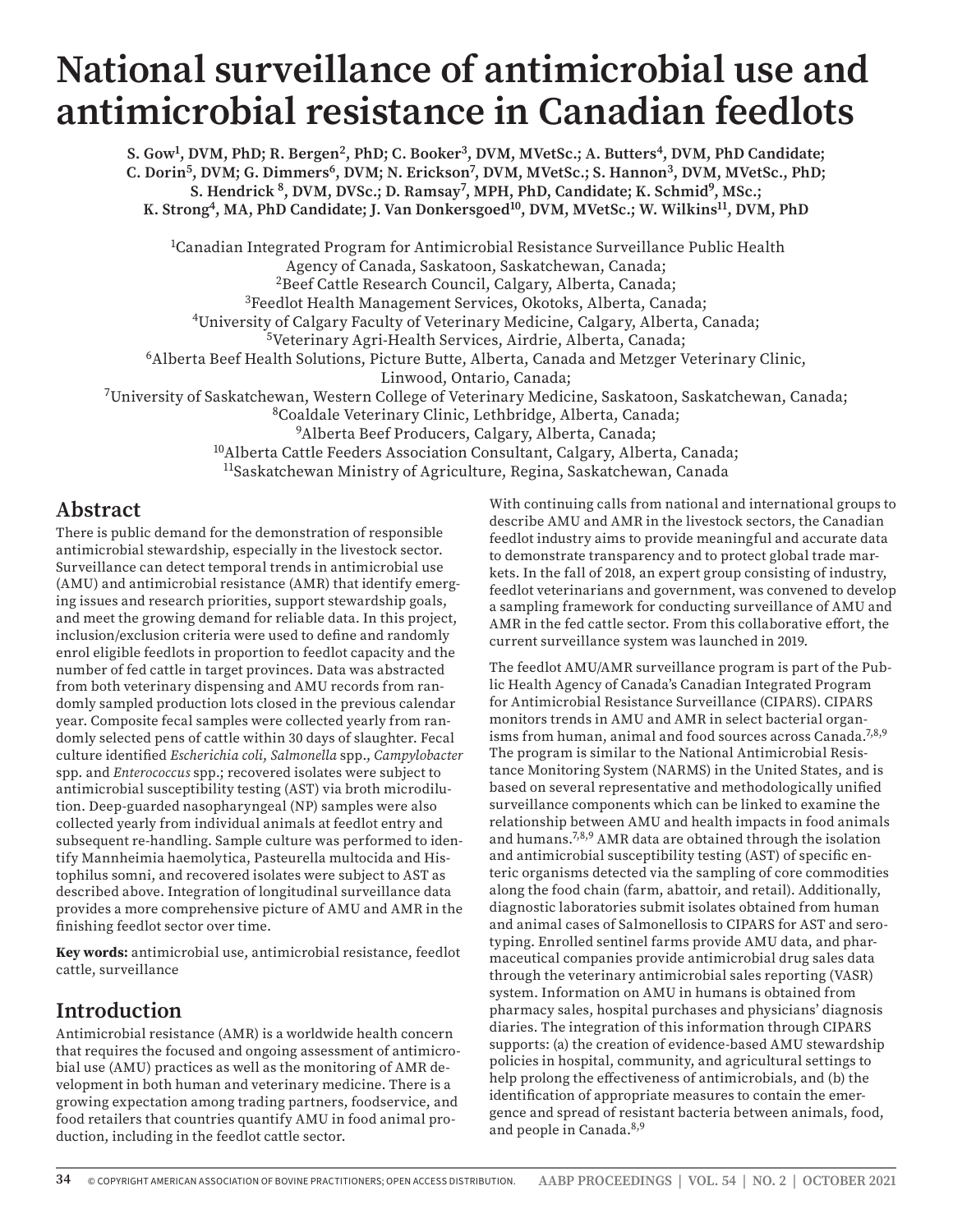The goal of the proposed surveillance system is to capture how feedlot cattle are raised in Canada with respect to AMU, and to detect emerging trends in AMU and AMR over time. The system incorporates a One Health approach by including both bovine respiratory disease (BRD) pathogens of importance to animal health and enteric organisms of potential concern to human health. By monitoring AMR in BRD pathogens, feedlot veterinarians and their clients can use this information to support decisions as they strive to reduce disease risk, improve treatment efficacy (reduce morbidity and mortality), improve feedlot production sustainability, and address antimicrobial stewardship. By assessing the presence of AMR in fecal bacteria, which may pose a risk to human safety through fecal contamination of beef products or environmental pathways, the surveillance system can provide information for source attribution studies.

The surveillance system works closely with feedlot veterinarians to acquire data and samples. Individual animal health tracking/data management systems and specific induction and treatment protocols in commercial feedlots, which are under the direction and supervision of feedlot veterinarians with valid veterinarian-client-patient relationships, are a valuable resource for surveillance purposes. Reporting on these practices through the surveillance system will help to provide retailers and consumers with an impartial, third-party source of information regarding antimicrobial stewardship activities in this sector and support on-going stewardship practices in feedlots.

The objectives of the project are to (a) provide representative estimates of AMU and AMR in the Canadian finishing feedlot sector; (b) provide a unified approach to monitor trends in AMU and AMR over time; (c) investigate associations between AMU and AMR on a targeted basis related to emerging AMR trends; and (d) provide collated industry data for the assessment of the potential public and animal health risk of AMU in the Canadian finishing feedlot sector.

# **Materials and methods**

### **Population of interest and sample size calculations**

Sampling is designed to be representative of the number of fed cattle produced in the provinces of Alberta, Saskatchewan and Ontario. Almost 90% of Canadian feedlot cattle are located in these provinces.15 To be included in this program, feedlots must: be engaged in the finishing phase of cattle production (cattle not in the finishing phase may be on-site and included in data collection, but at least some of the cattle must be sent directly from the feedlot to slaughter); have a valid veterinarianclient-patient relationship with the veterinarian enrolling the feedlot; and have a one-time capacity of > 1,000 animals.

A sample size calculation for the number of fed cattle required for a representative estimate of AMU was performed with the Epitools (Ausvet) sample size calculator, using an estimate based on the expected treatment incidence as described in Timmerman et al. (2006).5,13 The expected treatment incidence used for this calculation came from Canadian research and feedlots.2 The total number of fed cattle (151,000) to be sampled were then distributed proportionally among the provinces, the varying feedlot capacities, and the participating veterinary clinics. A random sample was selected from a list of eligible feedlots identified by each participating veterinary practice to ensure that the correct number of cattle were represented within each feedlot capacity stratum. The feedlots were deidentified and coded to protect their confidentiality.

Sample size calculations for the BRD pathogens were based on a 13% recovery rate for *Mannheimia haemolytica* from deepguarded nasopharyngeal swabs (NP), and a 33% prevalence of resistance to tetracyclines in these isolates.12 Using a precision of 0.05 and confidence level of 95%, 832 NP were required to provide 107 *M. haemolytica* isolates. The number of composite fecal samples required was based on *Enterococcus* spp. detection because enterococci provide useful AMR information for macrolides, which are commonly used antimicrobials in feedlots. Data were obtained from Beukers et al. (2015) and concerned the prevalence of macrolide resistance among *Enterococcus* spp. detected in fecal samples at the end of the feeding period.<sup>3</sup> The estimated prevalence of tylosin resistance in *Enterococcus* spp. isolated from cattle manure in this study was 30%; using a precision of 0.05 and a confidence level of 95%, the required sample size was 421 samples, based on a 98% recovery rate.<sup>3</sup>

#### **Sample collection**

Ten composite fecal samples per feedlot were collected each year following a prescribed protocol. Each composite sample was composed of 20 fresh and pooled fecal pats from unique pens containing cattle within 30 days of slaughter. The target bacteria to be cultured from the composite fecal samples included *Escherichia coli*, *Salmonella* spp. *Campylobacter* spp., and *Enterococcus* spp. Nasopharyngeal (NP) samples were collected twice yearly from 16 individual animals at entry processing and again at implant re-handling (20 to 105 days on feed (DOF)) following a standard protocol. The same group of cattle, but not necessarily the same individual animals, were sampled at both time points. The target organisms to be isolated from the NP swabs included *Mannheimia haemolytica*, *Pasteurella multocida*, and *Histophilus somni*. Where possible, the collection of samples was distributed across the year in enrolled feedlots to capture any variation by season. For each group of sampled cattle, data were collected on breed type (beef, dairy, mix), BRD riskcategory (low, medium, high) and the age of animals sampled (calf, yearling, adult).

### **Primary isolation/bacterial identification**

Primary isolation and susceptibility testing of *Salmonella* spp., *E. coli* and *Campylobacter* spp. were performed at the National Microbiology Lab in St. Hyacinth, Quebec, using the standard CIPARS protocols and methodology.7 Isolation and susceptibility testing of organisms not routinely surveyed by CIPARS (*Enterococcus* spp. and the respiratory pathogens) was conducted at Prairie Diagnostic Services (PDS) in Saskatoon, Saskatchewan. For each sample, only 1 isolate per identified organism was saved for AST. AST was performed using Sensititre Complete Automated broth microdilution (SensititreTM Trek Diagnostic Systems Ltd, West Sussex, England). Plates used included the Sensititre™ NARMS Gram Negative CMV4AGNF AST plate, Sensititre™ NARMS Gram Positive CMV3AGPF AST plate, Sensititre™ CAMPY2 plate and the Sensititre™ bovine/porcine AST plate (BOPO7F). Clinical Laboratory Standards Institute (CLSI) guidelines were followed for primary isolation and AST. Minimum inhibitory concentration (MIC) values were interpreted according to CLSI standards when available.

#### **Antimicrobial classification**

Consistent with CIPARS methodology, AMR results were interpreted with reference to the classification of antimicrobial drugs based on their importance to human medicine; these classifications reflect the categorizations created and used by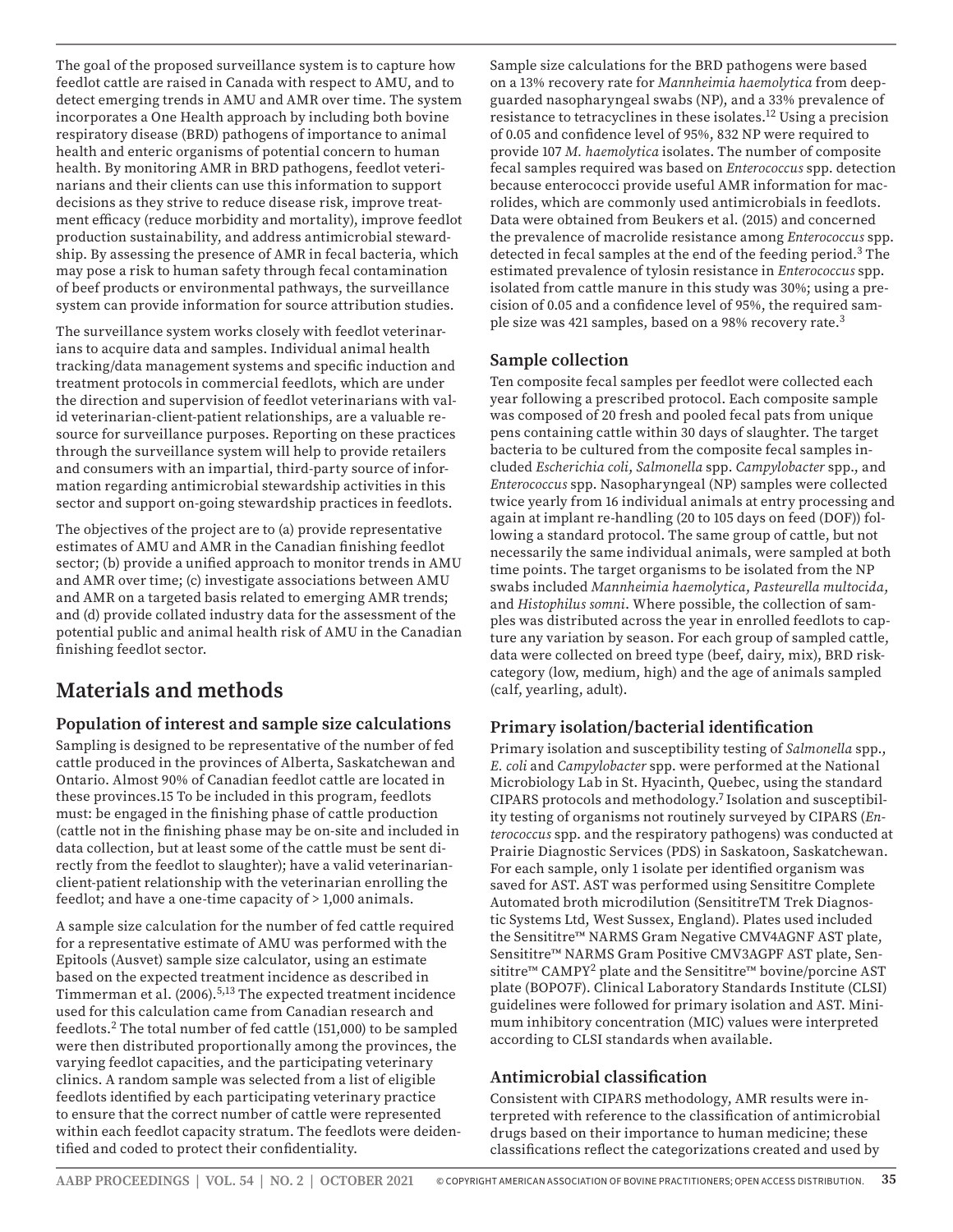Health Canada's Veterinary Drugs Directorate.7,8,9 Antimicrobials are considered to be of Very High Importance in Human Medicine (Category I) when they are essential for the treatment of serious bacterial infections and there is no or limited availability of alternative antimicrobials for effective treatment.<sup>7,8,9</sup> Antimicrobials of High Importance in Human Medicine (Category II) consist of those that can be used to treat a variety of infections, including serious infections, but for which alternatives are generally available; Antimicrobials of Medium Importance in Human Medicine (Category III) are not the preferred treatment for serious infections; Antimicrobials of Low Importance in Human Medicine (Category IV) are currently not used to treat bacterial infections and rarely used in human medicine. 7,8,9

#### **Antimicrobial use data**

Each year, participating veterinary practices randomly sampled closed production lots from enrolled feedlots until the required number of cattle to be sampled for that feedlot was reached. As was described previously, the total number of cattle required for each feedlot was proportional to the feedlot's size. AMU information and veterinary dispensing records for each of the closed and randomly selected production lots were assembled and submitted by the participating veterinary practice. Data were summarized in a standardized format and identifying information was removed prior to submission to protect the confidentiality of the feedlot. The AMU data collected represented the minimum information identified by the Canadian Animal Health Surveillance System (CAHSS)/CIPARS committee to quantify AMU and was consistent with Canadian and international standards.7 Sufficient detail was requested to be able to describe what and how antimicrobials were administered (in-feed/parenteral), the quantity of antimicrobials used, the reason(s) for AMU, and the type of cattle receiving the antimicrobials with respect to days on feed, source, and BRD risk category.

### **Statistical analyses**

#### **Antimicrobial resistance analysis**

Statistical analyses accounted for the potential clustering of resistance patterns within individual feedlots using generalized estimating equations (GEE). All statistical models included a logit-link function and exchangeable correlation structure. Null binomial response models were used to estimate the population-averaged prevalence of resistance to each antimicrobial. A separate model was fit for each antimicrobial tested for each pathogen with isolate-level resistance as a binary outcome (i.e., resistant vs. non-resistant, as determined by the MIC breakpoints for the relevant antimicrobial and pathogen). If no CLSI breakpoint was available for a particular antimicrobial/ organism combination, the antimicrobial was omitted except in the presentation of MIC distribution data. Isolates with intermediate susceptibility were classified as susceptible. When the prevalence of resistance was 0% or 100%, an exact binomial test was performed to estimate an exact upper or lower confidence interval, respectively.

This method was repeated to stratify susceptibility testing results by province. Analyses for *Enterococcus* spp. and *Campylobacter* spp. were additionally stratified by species, and analyses for the BRD pathogens were stratified by the sample collection time point (i.e., arrival or re-handling).

All statistical analyses were conducted in RStudio v1.4.1106 using R v4.0.4. Most data handling and cleaning were done using the "tidyverse" packages, primarily "dplyr" (**https://tidyverse. tidyverse.org**/); models were fit using the "geepack" package.

### **Antimicrobial use analysis**

Analysis of the 2019 AMU data is not complete as data are still being validated. Validation of AMU data includes but is not limited to ensuring that the submitted data make biological sense, that outliers are identified, that calculations are correct, and that the datasets are complete. Practitioners providing the data are contacted with any questions arising from the validation process. Once the AMU validation is complete, the analysis will proceed in accordance with current CIPARS methodology.<sup>7</sup> Indicators used by CIPARS include a) milligram (mg) of active ingredient (AI)/population correction unit (PCU). The PCU is based on the population size and average weight at treatment. Average weight at treatment for fed cattle is to be confirmed; consideration is being given to using a mean weight of 741lbs (336 kg) based on a prior Canadian project;4 b) mg AI/kilogram (kg) animal biomass. The kg animal biomass pertains to live weights documented immediately prior to the expected slaughter date; c) number of animal defined daily doses using Canadian standards (nDDDvetCA)/1000 animal days at risk or Treatment Incidence 1000 (TI1000). The TI1000 is a species and herd-specific indicator that expresses the number of doses a thousand animals would receive per day over the observation period. The DDDvetCA values have been developed by CIPARS for each livestock species; d) nDDDvetCA/PCU. This indicator is the total number of DDDvetCAs adjusted for PCU; e) nDDDvet-CA/kg animal biomass. This indicator is interpreted as the total number of DDDvetCA for every kg of live pre-slaughter weight.

### **Results**

The results presented were identified by the authors as key data obtained from the first year of the surveillance project, and do not comprehensively cover the breadth of information available.

# **General information**

The goal was to recruit 26 feedlots to from which to obtain AMU data, fecal and NP samples. In order to meet the needs of another collaborative project, an additional 14 feedlots in Alberta were enrolled for fecal sample collection only. The target number of feedlots for Alberta was 30 (16 for AMU, fecal and NP sampling and 14 for fecal samples only), 2 for Saskatchewan and 8 for Ontario, totaling 40 feedlots. Only 5 of 8 feedlots were recruited in Ontario for 2019, and thus 37 feedlots were enrolled in the first year of sampling.

# **Enteric sample information**

In year 1 of the sentinel feedlot surveillance project, 366 fecal samples were collected from participating feedlots across Alberta, Saskatchewan and Ontario. Sixty-six samples were collected from 7 feedlots with a capacity of 1000 to 5000, 120 samples from 12 feedlots with a capacity of 5001 to 10,000, 100 samples from 10 feedlots with a capacity of 10,001 to 20,000, and 80 samples from 8 feedlots with a capacity of >20,000. The median pen capacity for cattle sampled was 100 to 200 animals (range <100 to 600).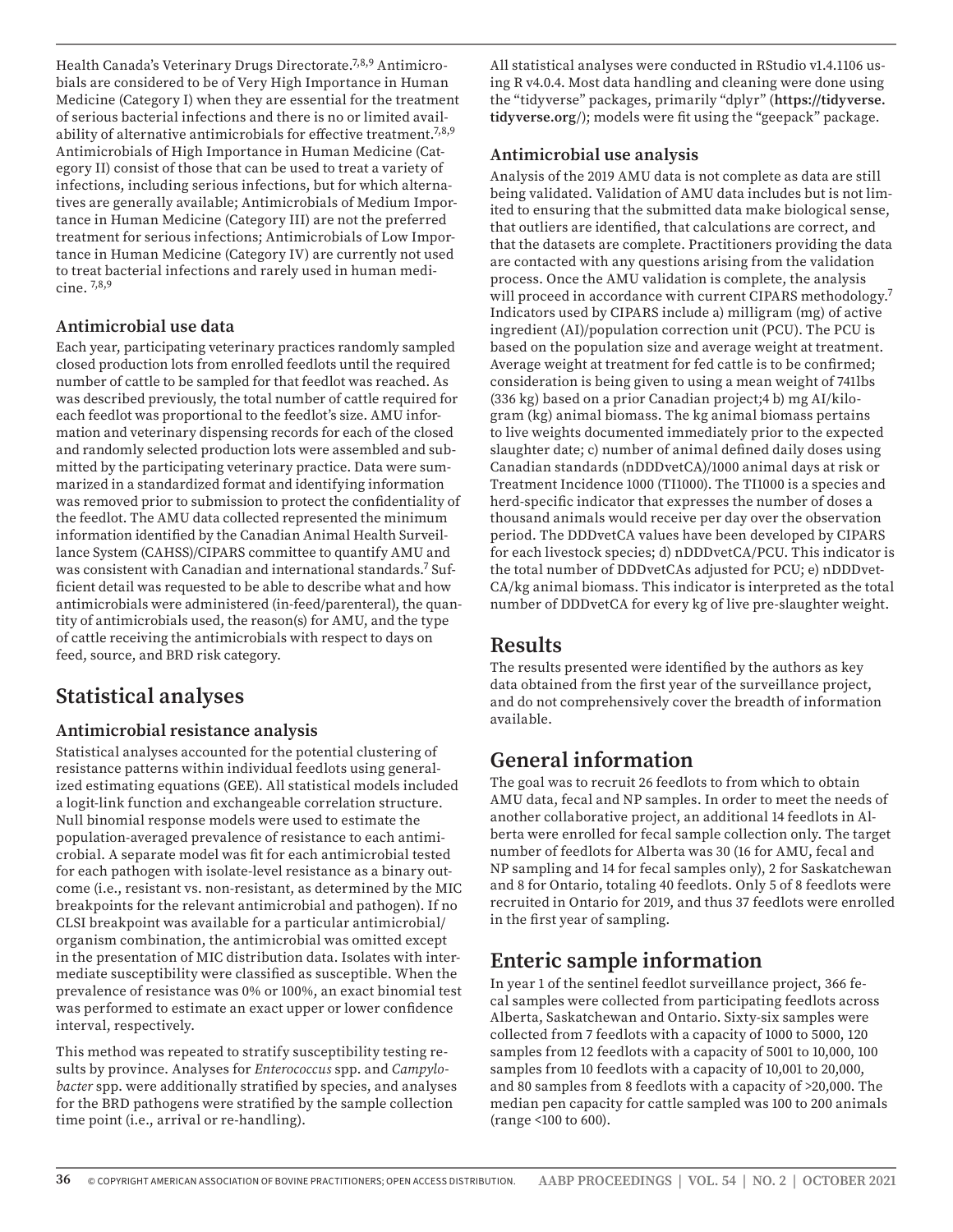**Table 1:** Recovery rates from fecal samples by province, 2019.

| <b>Province</b> | Percentage (%) of isolates recovered and number of isolates recovered/number of samples submitted |         |                 |        |                    |         |                   |         |  |  |  |
|-----------------|---------------------------------------------------------------------------------------------------|---------|-----------------|--------|--------------------|---------|-------------------|---------|--|--|--|
|                 | Escherichia coli                                                                                  |         | Salmonella spp. |        | Campylobacter spp. |         | Enterococcus spp. |         |  |  |  |
| Alberta         | 99.0%                                                                                             | 293/296 | 4.4%            | 13/296 | 37.2%              | 110/296 | 100.0%            | 290/290 |  |  |  |
| Ontario         | 100.0%                                                                                            | 50/50   | 26.0%           | 13/50  | 82.0%              | 41/50   | 100.0%            | 50/50   |  |  |  |
| Saskatchewan    | 100.0%                                                                                            | 20/20   | 0.0%            | 0/20   | 55.0%              | 11/20   | 100.0%            | 15/15   |  |  |  |
| <b>National</b> | 99.2%                                                                                             | 363/366 | 7.1%            | 26/366 | 44.3%              | 162/366 | 100.0%            | 355/355 |  |  |  |
|                 |                                                                                                   |         |                 |        |                    |         |                   |         |  |  |  |

The CIPARS laboratory processed a total of 366 samples for primary isolation of *Salmonella* spp., *Campylobacter* spp. and *E. coli*. The PDS lab processed 355 samples for isolation of Enterococcus spp.; 11 fecal samples were lost in transportation or otherwise not received by PDS. Organism recovery varied between the provinces across Canada (Table 1).

## **Susceptibility of enteric organisms**

#### *E. coli*

Except for a single ceftriaxone-resistant isolate, no resistance to antimicrobials of Very High Importance in Human Medicine (i.e., Category I antimicrobials) was observed among the *E. coli* isolates (n = 363). Nationally, resistance was highest to tetracycline (48.5%, 176/363, Category III), followed by streptomycin (19.3%, 70/363, Category III). No isolates were resistant to more than 6 classes of antimicrobials; however, 20 (5.5%) isolates were resistant to 4-5 classes of antimicrobials. In isolates with resistance to 4-5 antimicrobial classes, the identified classes included aminoglycosides, beta-lactams, folate pathways inhibitors, phenicols and tetracyclines.

#### *Salmonella* spp.

Of the 26 *Salmonell*a spp. isolates recovered in 2019, the 2 most common Salmonella serovars were *S. heidelberg* (26.9%, 7/26), and *S. orion* (19.2%, 5/26). In total, 18 (69.2%) of 26 *Salmonella* spp. isolates were either pan-susceptible to all tested antimicrobials or resistant to 1 antimicrobial class. All recovered *S. heidelberg* isolates were resistant to 5 or more antimicrobial classes, including Category I and II beta-lactams (ampicillin, amoxicillin-clavulanic acid, and ceftriaxone), Category II aminoglycosides (streptomycin) and folate pathway inhibitors (trimethoprim sulfamethoxazole), and Category III phenicols (chloramphenicol), folate pathway inhibitors (sulfisoxazole) and tetracyclines (tetracycline). Six of the 7 isolates were also resistant to cefoxitin (Category II beta-lactam) and nalidixic acid (Category II quinolone). A single isolate was additionally resistant to Category I quinolone ciprofloxacin.

#### *Campylobacter* spp.

Of the 162 *Campylobacter* spp. isolates, 121 were identified as *C. coli* (74.7%) and 41 were *C. jejuni* (25.3%). Nationally, resistance was highest to Category III tetracycline for both species; prevalence of resistance was 81.0% (98/121) and 75.6% (31/41) for *C. coli* and *C. jejuni* respectively. Resistance to ciprofloxacin (Category I) in combination with resistance to nalidixic acid (Category II) was the next most frequently detected pattern. A total of 31.4% (38/121) and 17.1% (7/41) of the *C. coli* and *C. jejuni*  isolates, respectively, had this pattern of resistance. Thirty-six

of 121 *C. coli* isolates (29.8%) were resistant to Category II macrolides (azithromycin and erythromycin) and lincosamides (clindamycin); no resistance to macrolides or lincosamides was observed among the *C. jejuni* isolates. No isolates were resistant to more than 4 antimicrobial classes.

#### *Enterococcus* spp.

AST was only performed on a subset of the 355 *Enterococcus* spp. isolates. Species selected for AST included the most common species in cattle, *E. hirae*, and two human pathogenic species, *E. faecalis* and *E. faecium*. As a result of an early miscommunication, only *E. faecalis* and *E. faecium* isolates were initially saved for testing; as a result, 42 *E. hirae* isolates were discarded and only 282 of 324 (87.0%) eligible isolates were tested for susceptibility to antimicrobials. In total, 206 (73.0%) isolates were *E. hirae*, 46 (16.3%) were *E. faecalis*, and 30 (10.6%) were *E. faecium*.

Resistance to macrolide (Category II) antimicrobials varied with the *Enterococcus* species identified. Nationally, resistance to macrolides was highest among *E. hirae* isolates, with 83.0% (171/206) and 72.3% (149/206) of *E. hirae* isolates resistant to tylosin and erythromycin, respectively. Twenty-one (45.7%) of the 46 *E. faecalis* isolates were resistant to both tylosin and erythromycin. In *E. faecium*, tylosin resistance was detected in 23.3% (7/30) of the isolates and erythromycin resistance was detected in 23.3% (7/30) of the isolates. Seven of 282 enterococci isolates (2.5%) were resistant to Category I ciprofloxacin. No Category I vancomycin-resistant enterococci isolates were detected. Many isolates (86.1%, 243/282) were resistant to 2 to 5 antimicrobial classes, including various combinations of aminoglycosides, lincosamides, lipopeptides, macrolides, nitrofurans, oxazolidinones, phenicols, quionolones, streptogramins and tetracyclines. Only 2.1% (6/282) of the isolates were susceptible to all antimicrobials tested. Overall, resistance to tetracyclines, macrolides, and lincosamides were the most common.

## **Respiratory pathogen sample information**

In year 1 of the sentinel feedlot surveillance project, 624 NP samples were collected from participating feedlots across Alberta, Saskatchewan, and Ontario. This amounted to 75% (624/832) of the required samples estimated at the project outset. For *M. haemolytica, P. multocida* and *H. somni*, 608 samples were processed by PDS; 16 NP samples were lost in transportation or otherwise not received by PDS. The recovery of the BRD pathogens from NP samples varied between the provinces across the country (Table 2). Of the 608 samples, 52.6% (320/608) were collected at arrival and 47.4% (288/608) at re-handling. Forty-nine percent (298/608) of the samples came from yearlings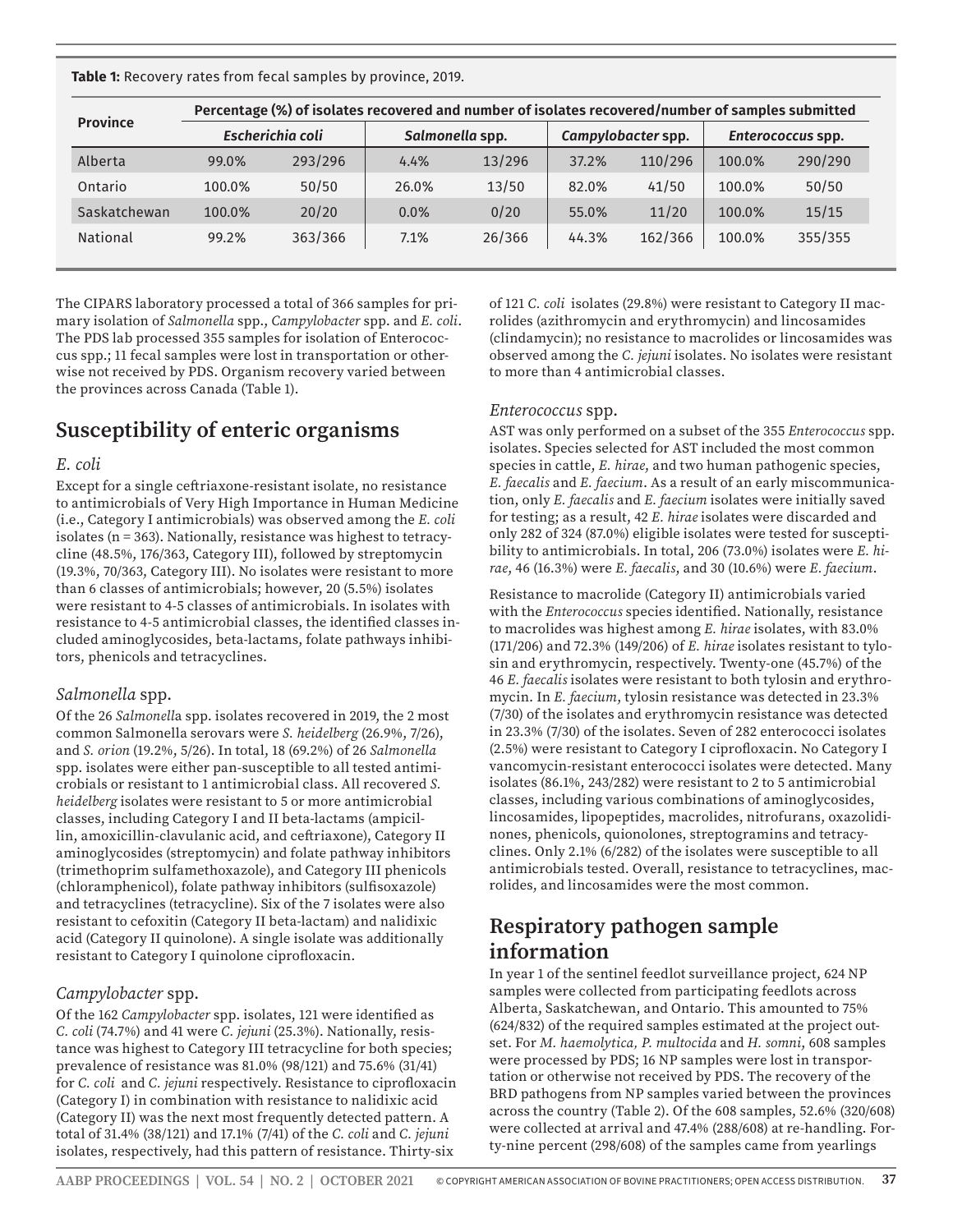and 51.0% (310/608) from calves. Fifty-four percent (328/608) of the cattle sampled were classified as low risk for BRD and 46.0% (280/608) were classified as high risk.

#### *M. haemolytica*

A total of 46 *M. haemolytica* isolates were obtained from NP sampling; 23 from arrival sampling and 23 from re-handling sampling (Table 2). Nationally, macrolide resistance was highest for tilmicosin (19.6%, 9/46), followed by gamithromycin and tulathromycin (both 17.4%, 8/46) (Figure 1A). Most of the macrolide resistant isolates were collected at re-handling (34.8%, 8/23) (Figure 1A). Only 1 (4.3%) isolate had macrolide resistance at arrival. Two (8.7%) arrival isolates were resistant to danofloxacin and enrofloxacin (i.e., Category I quinolones) (Figure 1A). No other isolates were resistant to Category I antimicrobials. Most isolates (73.9%, 34/46) from either collection time, were pansusceptible to the panel of antimicrobials tested. Six (13.0%) isolates were resistant to 2-5 antimicrobial classes, including quinolones and macrolides.

#### *P. multocida*

Nationally, 180 *P. multocida* isolates were recovered from NP samples; 91 from arrival and 89 from re-handling (Table 2). Resistance was highest to tetracycline (37.2%, 67/180), followed by macrolides (tildipirosin, 32.8%, 59/180; gamithromycin, 23.8%, 43/180; tulathromycin, 23.3%, 42/180; Figure 1B). Except for the phenicol class, the proportion of isolates resistant to each antimicrobial class was higher at re-handling than at arrival (Figure 1B). Resistance to Category I antimicrobials danofloxacin (11.7%, 21/180), ciprofloxacin (7.8%, 14/180), and ceftiofur (0.6%, 1/180) was detected (Figure 1B). Twelve of 180 (6.7%) isolates were resistant to 4 or 5 antimicrobial classes, including fluoroquinolones and macrolides.

#### *H. somni*

A total of 60 (20 arrival, 40 re-handling) *H. somni* isolates were obtained from NP sampling in 2019 (Table 2). No resistance to Category I antimicrobials was observed among the *H. somni*

isolates recovered (Figure 1C). Nationally, resistance was highest to tetracycline (35.0%, 21/60); less than 10% of isolates were resistant to any macrolide, aminocyclitol or penicillin antimicrobials (Figure 1C). The majority of isolates were pan-susceptible (63.3%, 38/60) or resistant to 1 antimicrobial class (21.7%, 13/60).

# **Dispensing and AMU**

Dispensing and AMU data for 26 feedlots has been collected for 2019. Despite attempts to collect the required information in a standardized format, there were discrepancies between participating veterinary practices as to which data were received. Therefore, additional time was required to assemble these data into a format that supports robust data analysis. Lessons learned from the first year contributed to significant improvements in the data collection process and should facilitate the more streamlined analysis of these data in the future.

## **Discussion**

The first year of a national feedlot AMU/AMR surveillance system produced several key findings. Except for a single ceftriaxone-resistant isolate, no resistance to antimicrobials of Very High Importance in Human Medicine (i.e., Category I antimicrobials) was detected in the recovered *E. coli* isolates. Given that in-feed tetracyclines are commonly used in Canadian feedlots, it is not surprising that the prevalence of resistance in the *E. coli* isolates was highest for tetracycline (Category III).

Historically, the prevalence of *Salmonella* spp. in samples obtained from healthy feedlot cattle in Canada has generally been between 1-2%.14,16 At 7%, the recovery of *Salmonella* spp. from this surveillance project was unexpectedly high. Additionally, *Salmonella* spp. isolated from healthy Canadian feedlot cattle in the past have had low levels of AMR.<sup>9</sup> However, in 2019, resistance to 5 or more antimicrobial classes was detected among S. heidelberg isolates. After investigating the differences in historical recovery and AMR patterns of *Salmonella* spp. as compared to the current data, it became apparent that 6 of the 7 the pens with multidrug resistant (wMDR) *S. heidelberg* housed Holstein

**Table 2:** Recovery rates from nasopharyngeal samples by province and time of sample, 2019

| <b>Province</b> | Time of     | Percentage (%) of isolates recovered and number of isolates<br>recovered/number of samples submitted |                        |       |                       |                   |        |  |  |  |
|-----------------|-------------|------------------------------------------------------------------------------------------------------|------------------------|-------|-----------------------|-------------------|--------|--|--|--|
|                 | sample      |                                                                                                      | Mannheimia haemolytica |       | Pasteurella multocida | Histophilus somni |        |  |  |  |
|                 | Arrival     | 5.9%                                                                                                 | 15/256                 | 27.3% | 70/256                | 5.9%              | 15/256 |  |  |  |
| Alberta         | Re-handling | 8.3%                                                                                                 | 20/240                 | 33.3% | 80/240                | 15.0%             | 36/240 |  |  |  |
|                 | Overall     | 7.1%                                                                                                 | 35/496                 | 30.2% | 150/496               | 10.3%             | 51/496 |  |  |  |
| Ontario         | Arrival     | 16.7%                                                                                                | 8/48                   | 29.2% | 14/48                 | 10.4%             | 5/48   |  |  |  |
|                 | Re-handling | 6.3%                                                                                                 | 1/16                   | 12.5% | 2/16                  | $0.0\%$           | 0/16   |  |  |  |
|                 | Overall     | 14.1%                                                                                                | 9/64                   | 25.0% | 16/64                 | 7.8%              | 5/64   |  |  |  |
| Saskatchewan    | Arrival     | $0.0\%$                                                                                              | 0/16                   | 43.8% | 7/16                  | $0.0\%$           | 0/16   |  |  |  |
|                 | Re-handling | 6.3%                                                                                                 | 2/32                   | 21.9% | 7/32                  | 12.5%             | 4/32   |  |  |  |
|                 | Overall     | 4.2%                                                                                                 | 2/48                   | 29.2% | 14/48                 | 8.3%              | 4/48   |  |  |  |
| <b>National</b> | Arrival     | 7.2%                                                                                                 | 23/320                 | 28.4% | 91/320                | 6.3%              | 20/320 |  |  |  |
|                 | Re-handling | 8.0%                                                                                                 | 23/288                 | 30.9% | 89/288                | 13.9%             | 40/288 |  |  |  |
|                 | Overall     | 7.6%                                                                                                 | 46/608                 | 29.6% | 180/608               | 9.9%              | 60/608 |  |  |  |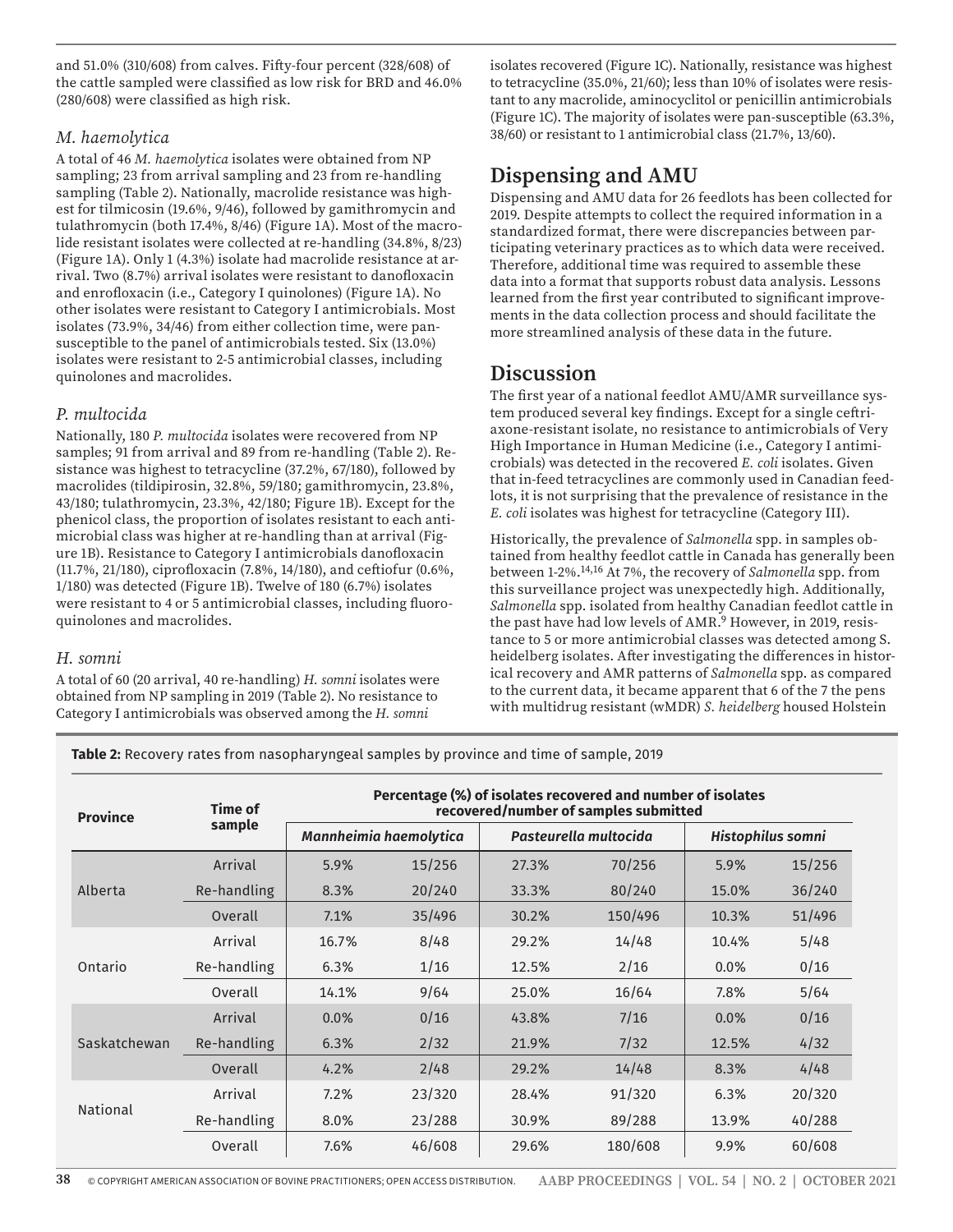**Figure 1:** Percentage of *M. haemolytica* **(A)**, *P. multocida* **(B)** and *H. somni* **(C)** isolates resistant to select antimicrobials at arrival and re-handling. The percentage was adjusted to account for the clustering of samples by feedlot. When the prevalence of resistance was 0% or 100%, a confidence interval calculator was used to estimate an exact upper or lower confidence interval, respectively.



cattle sourced from the United States. The final pen contained beef cattle from Canada. The pattern of phenotypic resistance was indicative of clonal spread of *S. heidelberg* before and/or after arrival at the feedlot sites. Whole genome sequencing (WGS) on these MDR *S. heidelberg* isolates was performed by CIPARS. WGS revealed genetic relatedness between the feedlot isolates (differences of only 1-12 single nucleotide variants, [SNVs]). In contrast, the isolates were genetically distinct from 16 human *S. heidelberg* isolates available through CIPARS (differences of more than 150 SNVs). Based on this initial investigation, the practice of finishing Holstein cattle from the United States appears to have impacted the recovery of MDR *Salmonella* spp. in Canada. The finishing of Holstein cattle from the U.S. is a relatively recent phenomenon in western Canada, starting in earnest in 2017. It has since become an important part of the finished cattle supply in western Canada; consequently, it will be important to continue monitoring the future impact of importing American dairy feeders on the recovery of MDR *Salmonella*  spp. from Canadian feedlot cattle.

Increased azithromycin and ciprofloxacin resistance was observed for *Campylobacter* spp. isolates as compared to historical CIPARS/FoodNet Canada findings.9 Azithromycin resistance in *Campylobacter* spp. isolates recovered from feedlot cattle feces increased from 0% in 2017 to 26% detected in the current study.<sup>9</sup> Ciprofloxacin resistance in *Campylobacter* spp. isolates recovered from feedlot cattle feces has likewise increased from approximately 9% in 2016 to 28% detected in this study.9 Isolates recovered from Canadian abattoirs demonstrate a similar upward trend in ciprofloxacin resistance over time.<sup>9</sup> The observed trend in ciprofloxacin resistance across *Campylobacter* spp. isolates from successive steps of the food chain help substantiate the findings reported here. In the future, targeted research may be required to confirm and investigate the drivers of these upward trends.

Resistance to tetracycline and erythromycin among *E. hirae* isolates has also increased compared to a recent (2014-2016) feedlot study in southern Alberta.<sup>17</sup> Ongoing surveillance will help determine if this increase is a verifiable trend. Interestingly, the current study detected lincomycin resistance at a very high level (91.1%), even though lincomycin is not labelled for use in beef cattle in Canada. This high level of resistance to lincomycin is not unique to Canadian cattle, as it has also been reported in American dairy cattle and Australian beef cattle.<sup>1,10</sup> Widespread resistance to lincomycin may stem from some measure of intrinsic resistance across enterococci species; alternatively, the high prevalence may be explained in part by cross-resistance arising from macrolide use, consistent with the macrolide-lincosomidestreptogramin B (MLSB) phenotype.11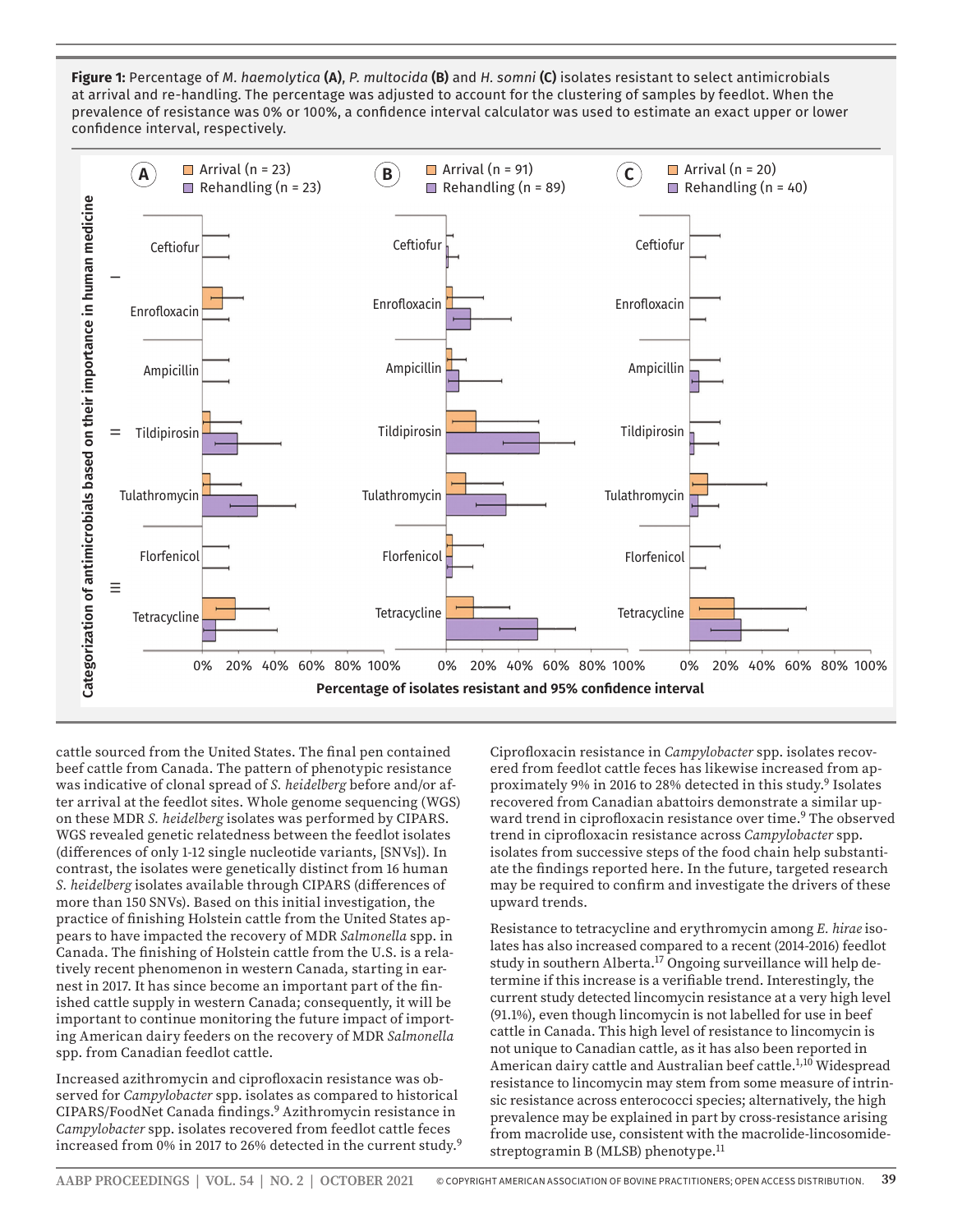The recovery of *P. multocida* and *H. somni* isolates via NP sampling was consistent with previous findings.6 However, despite similar methodologies and cattle types, the recovery of *M. haemolytica* was considerably lower than recently published results and our projected recovery rate.6,12 It is unclear why *M. haemolytica* recovery was lower than expected when the other BRD organisms were cultured at rates consistent with previous findings. If the low recovery of *M. haemolytica* continues in subsequent years, a sample size adjustment may be necessary.

Over half of the BRD pathogens were susceptible to the tested antimicrobials with established breakpoints. While not statistically significant, increases in resistance between arrival and re-handling time points were detected for several antimicrobials and BRD organisms. This finding is consistent with a 2015 Canadian study and is worth monitoring as increases in resistance over time may be due to pressure from AMU in the feedlot, spread of AMR within the feedlot, or both.<sup>6</sup> If these trends are verified over time, additional studies may be necessary to determine the drivers of resistance and the best strategies to mitigate further AMR development. In contrast to the findings reported by Erickson et al (2017), the current study detected higher levels of fluoroquinolone resistance in *M. haemolytica* (at arrival) and *P. multocida* (at both sampling times). Resistance to several macrolide/BRD organism combinations was also higher in the current study than in the Erickson et al (2017) study.6

At least 1 resistant *P. multocida* isolate was identified for every tested antimicrobial with an established breakpoint (ranging from 0.5% to 37.0%). Given that many of these antimicrobials are used to prevent and treat BRD, this finding may become a concern if the proportion of resistant *P. multocida* isolates continues to increase over time.

AMU and dispensing data were initially collected and submitted for 23 feedlots. This was a significant undertaking as feedlot operators and veterinarians determined the best approaches to obtain and summarize the information, especially for in-feed AMU. The validation of these data is currently being conducted. The 2020 AMU and dispensing data have been collected and will be integrated once the data have been verified. When the results are available, these data will contribute to our understanding of AMU and antimicrobial drug dispensing in Canadian feedlots and will be a significant resource for the industry.

In conclusion, the national feedlot AMU/AMR surveillance network has thus far provided extremely valuable data to the Canadian beef industry, veterinarians, federal and provincial governments, and other stakeholders. With significant trading partners collecting and reporting AMU and AMR data, Canada also needs to be able to report reliable AMU and AMR data to help ensure ongoing competitiveness and open market access. As more retailers begin to request AMU metrics from their supply chains, this information is critical to ensure that unrealistic and uneconomic production constraints are not imposed on industry, potentially with negative impacts on animal health and welfare. This surveillance network underscores the beef industry's social responsibility to the public while supporting economically sustainable beef production, trade, food security, and cattle health and welfare.

## **Acknowledgements**

This study was funded by the Alberta Beef Producers, Alberta Cattle Feeders Association, Bayer Animal Health, Beef Cattle Research Council, Beef Farmers of Ontario, Canadian Agricultural Partnership Alberta, Canadian Agricultural Partnership Ontario, National Cattle Feeders Association, McDonald's, Public Health Agency of Canada, Saskatchewan Cattlemen's Association, Saskatchewan Ministry of Agriculture, and Vetoquinol.

We would also like to acknowledge the participating veterinarians and feedlots whom without their commitment and participation this work would not be possible

Finally, we would like to recognize Dr. Stephanie Brault, Grace Kuiper and Cole Hartis who played significant roles in assisting with program development, data assembly and analysis.

### **Ethics statement**

The protocol for this project was reviewed and approved by the Feedlot Health Management Services Ltd. Animal Care Committee (a certified holder of a Certificate of Good Animal Practice), and in accordance with standards set by the Canadian Council of Animal Care.

### **References**

1. Barlow RS, McMillan KE, Duffy LL, Fegan N, Jordan D, and Mellor GE. Antimicrobial resistance status of *Enterococcus* from Australian cattle populations at slaughter. *PLoS One* 2017; Available at **https://doi.org/10.1371/journal.pone.0177728.** Accessed September 8, 2021.

2. Benedict KM, Gow SP, McAllister TA, Booker CW, Hannon SJ, Checkley SL, Noyes NR, Morley PS. Antimicrobial resistance in *Escherichia coli* recovered from feedlot cattle and associations with antimicrobial use. *PLoS One* 2015; Available at **https:// dx.doi.org/10.1371%2Fjournal.pone.0143995.** Accessed September 8, 2021.

3. Beukers AG, Zaheer R, Cook SR, Stanford K, Chaves AV, Ward MP, McAllister TA. Effect of in-feed administration and withdrawal of tylosin phosphate on antibiotic resistance in *Enterococci* isolated from feedlot steers. *Front Microbiol* 2015; Available at **https://doi.org/10.3389/fmicb.2015.00483**. Accessed September 8, 2021.

4. Brault S, Hannon S, Gow S, Otto S, Booker C, Morley P. Calculation of antimicrobial use indicators in beef feedlots—effects of choice of metric and standardized values. *Front Vet Sci* 2019; Available at **https://doi.org/10.3389/fvets.2019.00330**. Accessed September 16, 2021

5. Epitools. Available at **http://epitools.ausvet.com.au.** Accessed September 8, 2021.

6. Erickson N, Ngeleka, M, Lubbers B, Trokhymchuk A. (2017). Changes in the rates of field isolation and antimicrobial susceptibility of bacterial pathogens collected from fall-placed feedlot steers between arrival at the feedlot and 90 to 120 days on feed. *Bov Practit* 2017; 51:165-173. Available at **https://doi.org/10.21423/bovinevol51no2p165-173**. Accessed September 15, 2021.